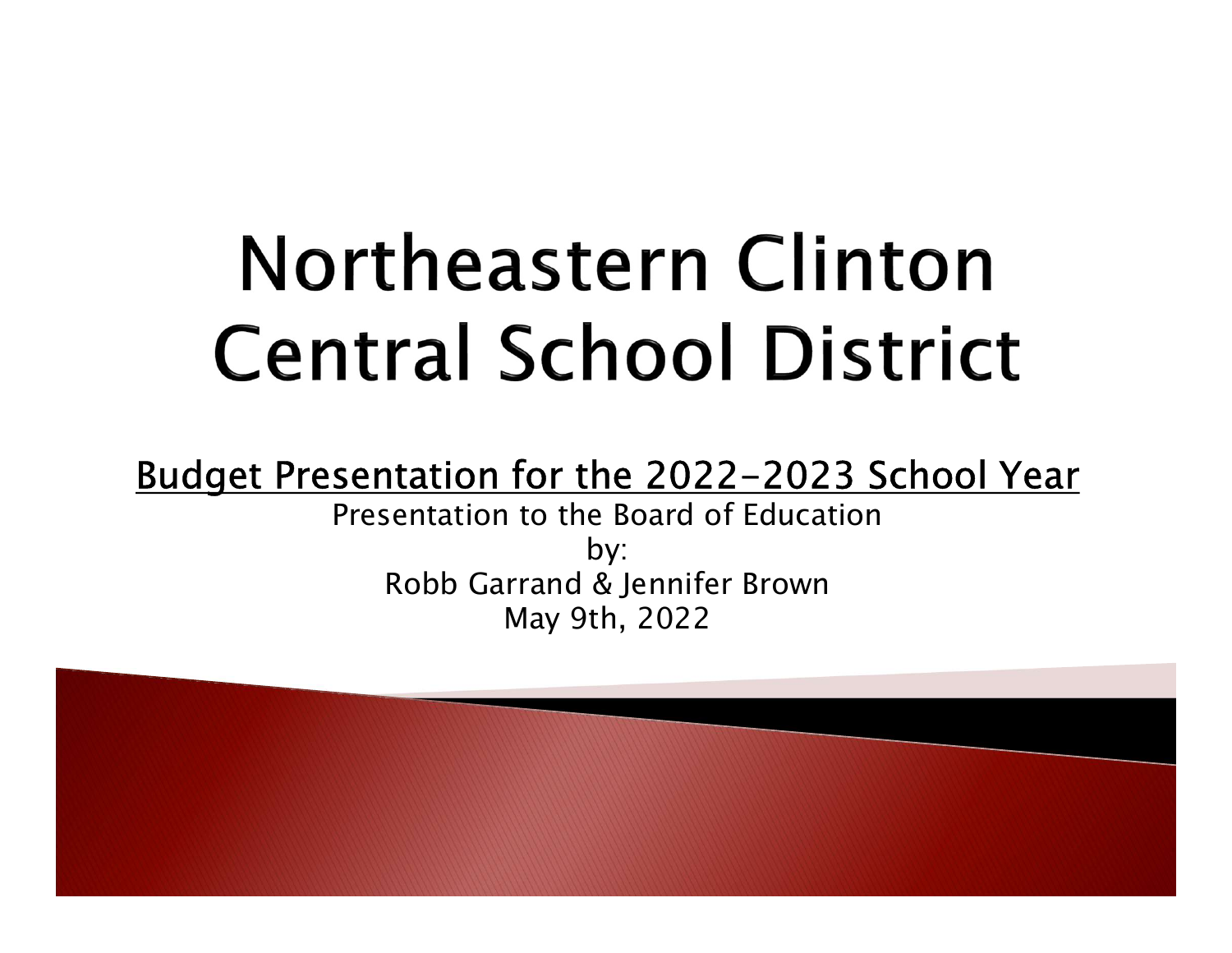| \$0<br><b>County Preschool</b><br>\$25,000<br>\$25,000<br><b>Youth Services</b><br>\$0<br>\$2,500<br>\$2,500<br><b>Vermont Tuition</b><br>\$286,000<br>\$300,000<br>\$14,000<br>\$0<br><b>Interest Earnings</b><br>\$5,000<br>\$5,000<br>\$2,000<br>\$10,000<br><b>Sale of Trans. Equipment</b><br>\$12,000<br><b>BAN Building Aid/Premium</b><br>\$0<br>\$1,454,515<br>\$1,454,515<br><b>Refund of PY Expense</b><br>(BOCES)<br>\$80,000<br>\$40,000<br>(\$40,000)<br><b>Misc. Income</b><br>\$15,000<br>\$15,000<br>\$0<br><b>State Aid (Executive</b><br>\$17,828,115<br>\$19,333,804*<br>\$1,505,689<br><b>Proposal)</b><br><b>Medicaid</b><br>\$0<br>\$60,000<br>\$60,000<br><b>EBLAR Reserve</b><br>(Retirements)<br>\$62,608<br>\$134,175<br>\$71,567<br><b>ESSER/GEER Cares Act Grant</b><br>\$0<br>\$100,000<br>$(*-100,000)$<br>(Ends 6/30/2022) |
|------------------------------------------------------------------------------------------------------------------------------------------------------------------------------------------------------------------------------------------------------------------------------------------------------------------------------------------------------------------------------------------------------------------------------------------------------------------------------------------------------------------------------------------------------------------------------------------------------------------------------------------------------------------------------------------------------------------------------------------------------------------------------------------------------------------------------------------------------------|
|                                                                                                                                                                                                                                                                                                                                                                                                                                                                                                                                                                                                                                                                                                                                                                                                                                                            |
|                                                                                                                                                                                                                                                                                                                                                                                                                                                                                                                                                                                                                                                                                                                                                                                                                                                            |
|                                                                                                                                                                                                                                                                                                                                                                                                                                                                                                                                                                                                                                                                                                                                                                                                                                                            |
|                                                                                                                                                                                                                                                                                                                                                                                                                                                                                                                                                                                                                                                                                                                                                                                                                                                            |
|                                                                                                                                                                                                                                                                                                                                                                                                                                                                                                                                                                                                                                                                                                                                                                                                                                                            |
|                                                                                                                                                                                                                                                                                                                                                                                                                                                                                                                                                                                                                                                                                                                                                                                                                                                            |
|                                                                                                                                                                                                                                                                                                                                                                                                                                                                                                                                                                                                                                                                                                                                                                                                                                                            |
|                                                                                                                                                                                                                                                                                                                                                                                                                                                                                                                                                                                                                                                                                                                                                                                                                                                            |
|                                                                                                                                                                                                                                                                                                                                                                                                                                                                                                                                                                                                                                                                                                                                                                                                                                                            |
|                                                                                                                                                                                                                                                                                                                                                                                                                                                                                                                                                                                                                                                                                                                                                                                                                                                            |
|                                                                                                                                                                                                                                                                                                                                                                                                                                                                                                                                                                                                                                                                                                                                                                                                                                                            |
| <b>BOCES Shuttle Transport</b><br>\$0<br>\$25,000<br>\$25,000                                                                                                                                                                                                                                                                                                                                                                                                                                                                                                                                                                                                                                                                                                                                                                                              |
| \$528<br><b>PILOTs</b><br>\$45,472<br>\$46,000                                                                                                                                                                                                                                                                                                                                                                                                                                                                                                                                                                                                                                                                                                                                                                                                             |
| \$868,452<br>\$93,452<br><b>Fund Balance Appropriated</b><br>\$775,000                                                                                                                                                                                                                                                                                                                                                                                                                                                                                                                                                                                                                                                                                                                                                                                     |
| \$11,582,006<br>\$11,801,268<br>\$219,262<br><b>Real Property Tax</b>                                                                                                                                                                                                                                                                                                                                                                                                                                                                                                                                                                                                                                                                                                                                                                                      |
| 2021/2022<br>2020/2021                                                                                                                                                                                                                                                                                                                                                                                                                                                                                                                                                                                                                                                                                                                                                                                                                                     |
| <b>BUDGETED</b><br><b>PROPOSED</b><br><b>CHANGE</b>                                                                                                                                                                                                                                                                                                                                                                                                                                                                                                                                                                                                                                                                                                                                                                                                        |
| <b>With 1.85% Tax</b><br><b>Increase</b>                                                                                                                                                                                                                                                                                                                                                                                                                                                                                                                                                                                                                                                                                                                                                                                                                   |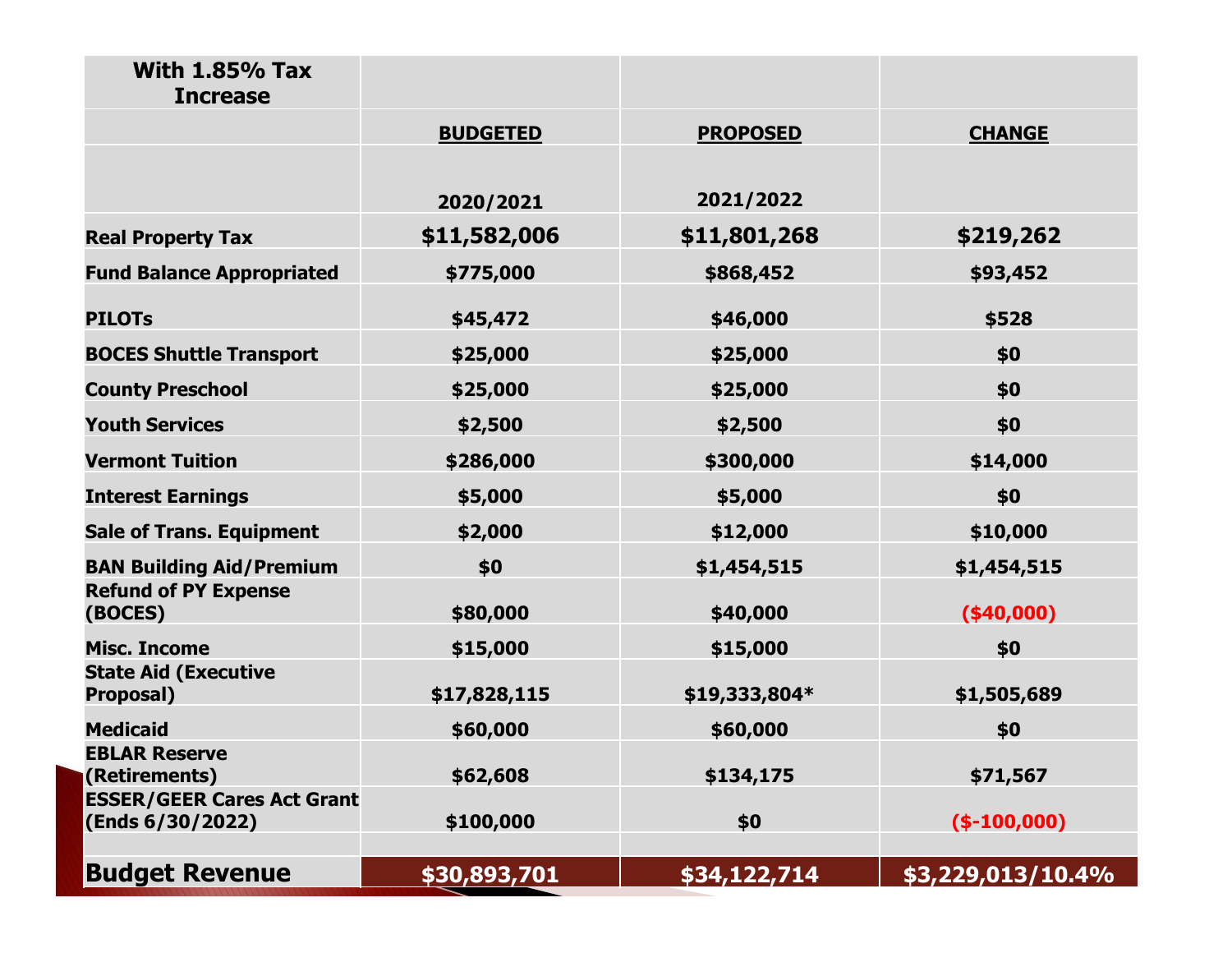# **REVENUE PROPOSAL\***

- ▶ Increase Real Property Tax (Tax Levy) by 1.85% ncrease Real Property Tax (Tax Levy) |<br>
Generates \$219,262 in New Revenue<br>
Does not exceed the estimated tax cap of 2<br>
50% or more of voters must approve the bu<br>
Tax Cap Limit of 2.7% (\$312,714)<br>
Difference - \$93,452 (Fund
	- Generates \$219,262 in New Revenue
	- Does not exceed the estimated tax cap of 2.7%
	- 50% or more of voters must approve the budget

Tax Cap Limit of 2.7% (\$312,714)



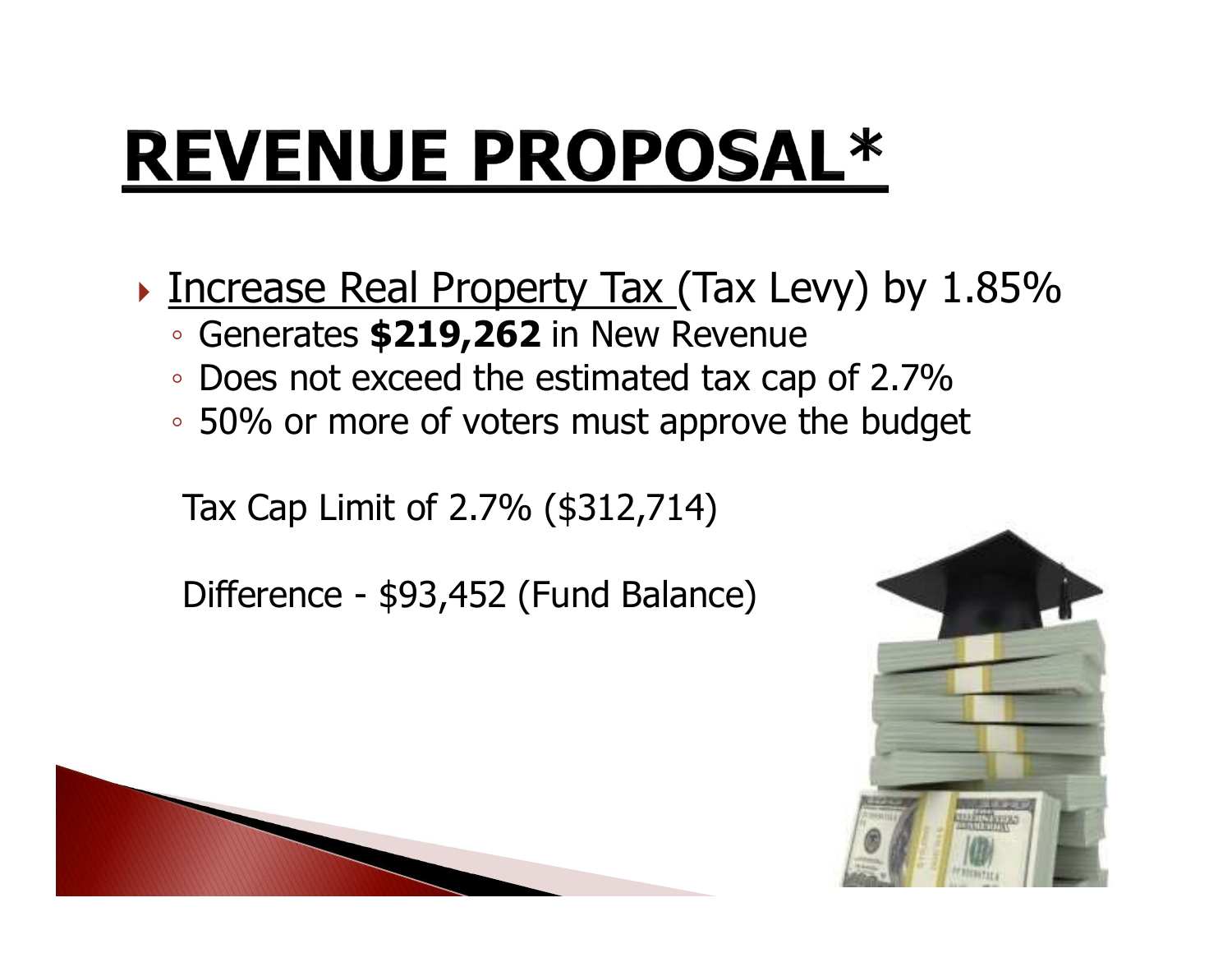# Estimated 1.85% Tax Rate Per Thousand Using Projected 2022-2023 Assessments

- 2016-17 Rate \$20.28
- 2017–18 Rate \$20.44
- 2018-19 Rate \$20.62
- 2019–20 Rate \$20.58
- 2020-21 Rate \$20.88
- ▶ 2021-22 Rates \$20.45/\$21.98
- ▶ 2022-2023Est. Rates \$17.77\*

Assessments Increased from \$554,736,739 to \$664,188,349 (+109,451,610) \*Final Rate will be established after Grievance Period.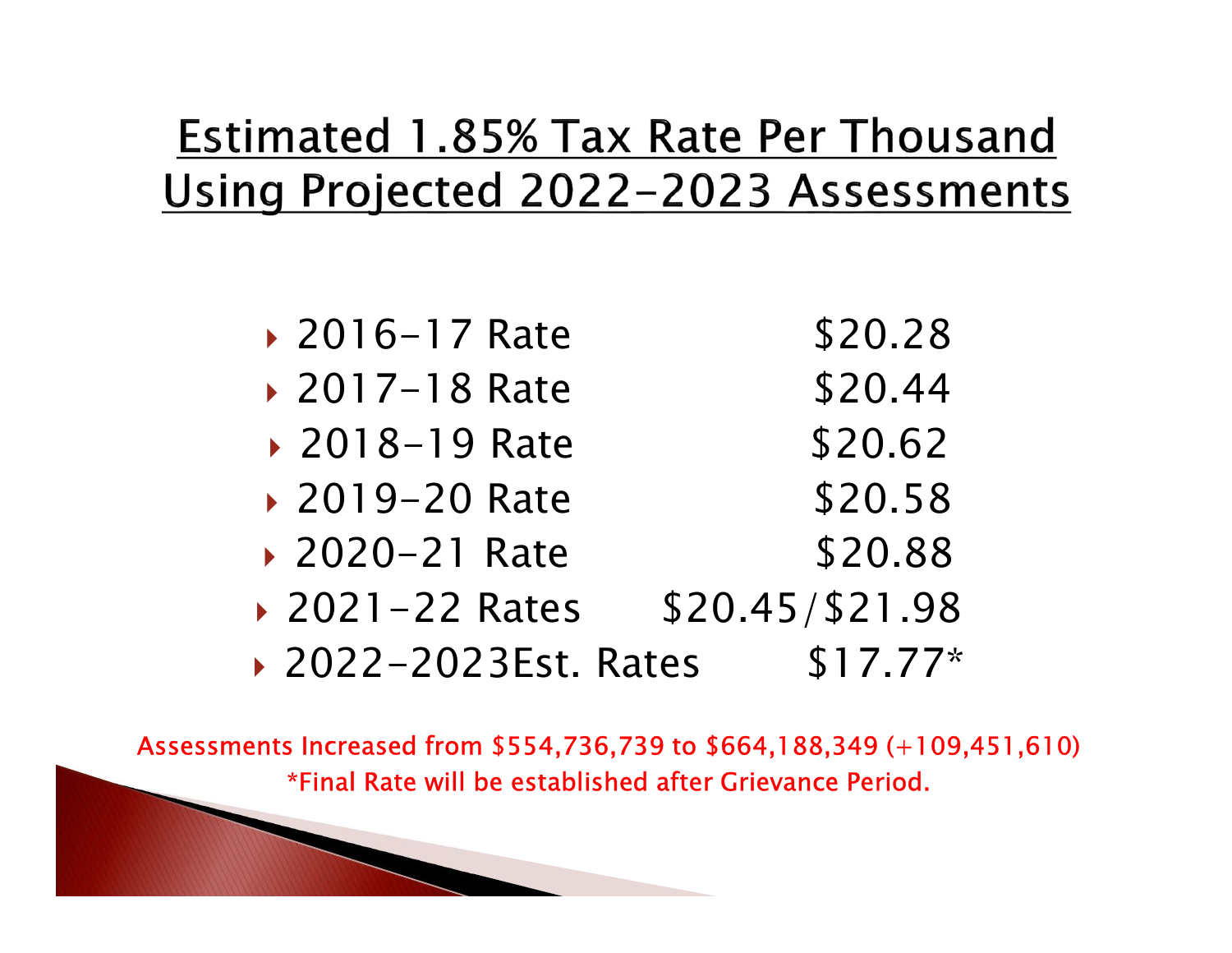### Champlain/Rouses Point/Chazy/Altona

 $$100,000$  Assessment x  $$20.45 = $2,045.00$  $$120,000$  Assessment x  $$17.77 = $2,132.40 (+ $87.45)$ 

 $$150,000$  Assessment x  $$20.45 = $3.067.50$  $$175,000$  Assessment x  $$17.77 = $3,109.75$  (+\$42.25)

\$200,000 Assessment x  $$20.45 = $4,090.00$ \$250,000 Assessment x  $$17.77 = $4,442.50 + $352.50$ 

### Mooers

 $$100,000$  Assessment x  $$21.98 = $2,198.00$ \$120,000 Assessment x  $$17.77 = $2,132.40 (-1565.60)$ 

 $$150,000$  Assessment x  $$21.98 = $3,297.00$ \$175,000 Assessment x  $$17.77 = $3,109.75 (-187.25)$ 

\$200,000 Assessment x  $$21.98 = $4,396.00$  $$250,000$  Assessment x  $$17.77 = $4,442.50$  (+\$46.50)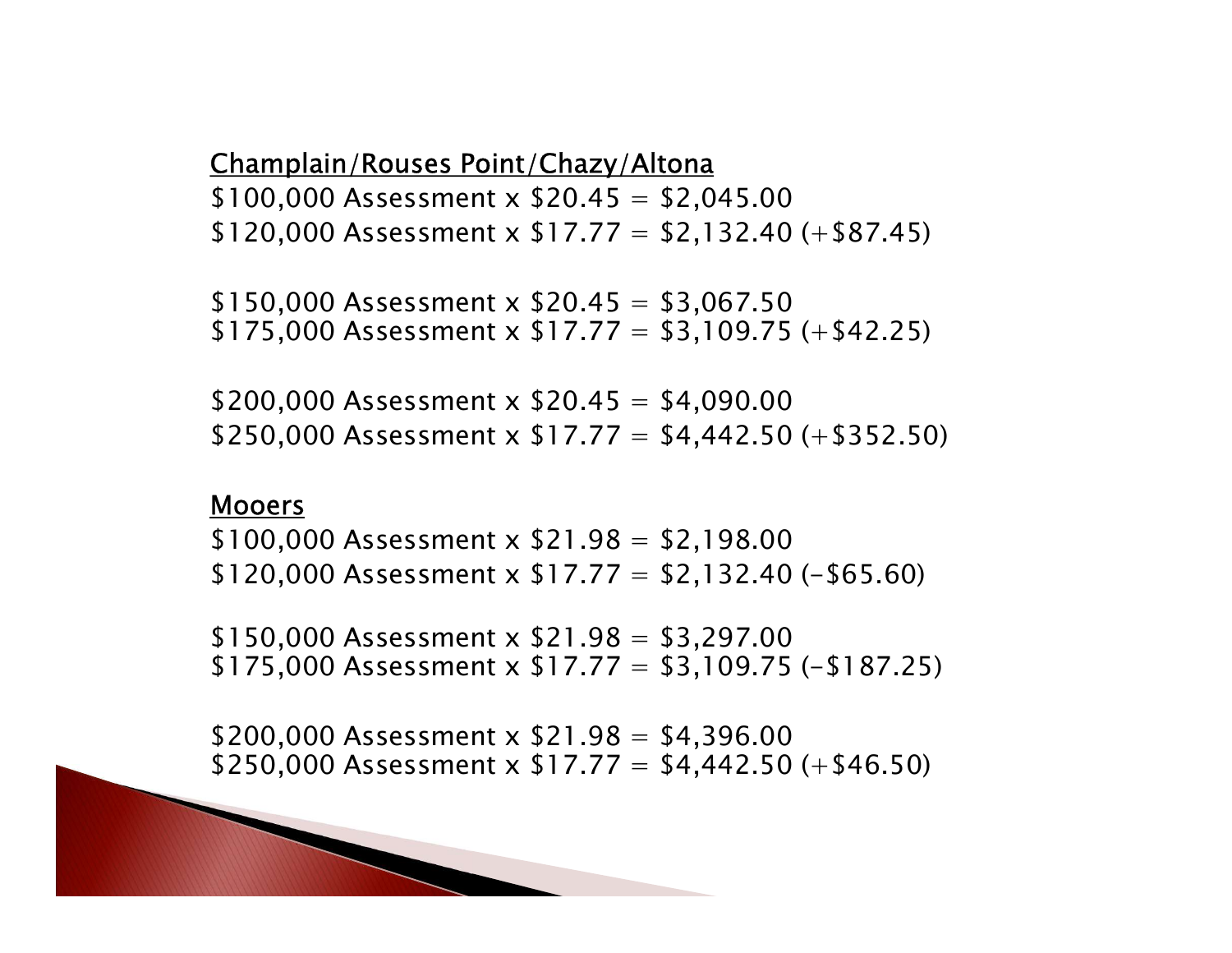### **NORTHEASTERN CLINTON CSD CLINTON COUNTY, NEW YORK** \$32,767,755 PROPOSED CAPITAL PROJECT WITH USE OF \$2,000,000 APPROPRIATED FUND BALANCE \$30,767,755 - AMOUNT TO BE FINANCED **ESTIMATED DEBT SERVICE**

### Assumptions:

Voter approval December 2019.

PHASE 1: SED approval June 2021. Construction starts summer 2021 and completed fall 2022. SA-139s submitted no later than October 1, 2021. PHASE 2: SED approval January 2022. Construction starts summer 2022 and completed fall 2023. SA-139s submitted no later than October 1, 2022. PHASE 3: SED approval June 2022. Construction starts summer 2023 and completed fall 2024. SA-139s submitted no later than October 1, 2022.

Financing:

1. Appropriated Fund Balance of \$2,000,000 used prior to BAN issuance.

2. \$20,000,000 Bond Anticipation Notes issued September 2, 2021-September 2, 2022 at 1.250%. Premium received of \$217,564, Net Interest Rate is 0.162180%

3. Estimated \$6,000,000 Bond Anticipation Notes for balance of Phase II issued June 23, 2022-September 2, 2022 Estimated at 1.50%.

4. Estimated \$26,000,000 Bond Anticipation Note Renewal issued September 1, 2022-June 30, 2023 Estimated at 1.50%. Principal reduction made on June 30, 2023 of \$1,040,000 against original \$20,000,000 BAN.

5. Estimated \$29,727,755 Bond Anticipation Notes issued June 29, 2023-June 29, 2024 Estimated at 2.00%. Principal reduction made June 2024 of \$1,287,755

6. Serial bonds issued June 2024 to mature 2025-2039

| (1)                | (2)                | (3)                 | (3)              | (4)              | (5)         | (6)                      | (7)            | (8)                 | (9)                      | (10)                 |
|--------------------|--------------------|---------------------|------------------|------------------|-------------|--------------------------|----------------|---------------------|--------------------------|----------------------|
|                    |                    |                     |                  | Actual/          | <b>Bond</b> |                          |                | Less:               |                          |                      |
| <b>Fiscal Year</b> |                    |                     | <b>Estimated</b> | <b>Estimated</b> | June 15th   | Interest                 | Total          | Est. State Aid      | Less:                    | <b>Net Estimated</b> |
| Ending             | <b>Balance</b>     | Appropriated        | <b>BAN</b>       | BAN              | Principal   | <b>Estimated</b>         | Debt           | <b>Amortization</b> | Premium                  | <b>Local Share</b>   |
| June 30th          | <b>Outstanding</b> | <b>Fund Balance</b> | Principal        | <b>Interest</b>  | Payment     |                          | <b>Service</b> | Payments            | Received                 | for Project          |
| 2021               |                    | 2,000,000           |                  |                  |             |                          |                |                     |                          |                      |
| 2022               | 26,000,000         |                     |                  |                  |             |                          |                |                     |                          |                      |
| 2023               | 30.767.755         |                     | 1,040,000        | 591,167          |             | $\sim$                   | 1,631,167      | 1,236,951           | 217.564                  | 176,651              |
| 2024               | 29,727,755         |                     | 1,287,755        | 594,555          |             | $\overline{\phantom{a}}$ | 1,882,310      | 1,705,447           |                          | 176,863              |
| 2025               | 28,440,000         |                     |                  |                  | 1,980,000   | 767,880                  | 2,747,880      | 2,042,902           |                          | 704,978              |
| 2026               | 26,460,000         |                     |                  |                  | 2,035,000   | 714,420                  | 2,749,420      | 2,042,902           | ۰                        | 706,518              |
| 2027               | 24,425,000         |                     |                  |                  | 2,085,000   | 659,475                  | 2.744,475      | 2,042,902           | ۰                        | 701,573              |
| 2028               | 22,340,000         |                     |                  |                  | 2,135,000   | 603,180                  | 2,738,180      | 2,042,902           | ٠                        | 695,278              |
| 2029               | 20,205,000         |                     |                  |                  | 1,995,000   | 545,535                  | 2,540,535      | 2,042,902           | ÷,                       | 497,633              |
| 2030               | 18,210,000         |                     |                  |                  | 1,940,000   | 491,670                  | 2,431,670      | 2,042,902           | ۰                        | 388,768              |
| 2031               | 16,270,000         |                     |                  |                  | 1,925,000   | 439,290                  | 2,364,290      | 2.042.902           | $\overline{\phantom{a}}$ | 321,388              |
| 2032               | 14,345,000         |                     |                  |                  | 1,970,000   | 387,315                  | 2,357,315      | 2,042,902           | ۰                        | 314,413              |
| 2033               | 12,375,000         |                     |                  |                  | 2,020,000   | 334,125                  | 2,354,125      | 2,042,902           | ۰                        | 311,223              |
| 2034               | 10,355,000         |                     |                  |                  | 2,075,000   | 279,585                  | 2,354,585      | 2,042,902           |                          | 311,683              |
| 2035               | 8,280,000          |                     |                  |                  | 2,130,000   | 223,560                  | 2,353,560      | 2,042,902           | ٠                        | 310,658              |
| 2036               | 6,150,000          |                     |                  |                  | 2,185,000   | 166,050                  | 2.351,050      | 2,042,902           | ۷                        | 308,148              |
| 2037               | 3,965,000          |                     |                  |                  | 2,245,000   | 107,055                  | 2,352,055      | 2,042,902           | ۰                        | 309,153              |
| 2038               | 1,720,000          |                     |                  |                  | 1,080,000   | 46,440                   | 1,126,440      | 805,951             |                          | 320,489              |
| 2039               | 640,000            |                     |                  |                  | 640,000     | 17,280                   | 657,280        | 337,455             |                          | 319,825              |
| <b>TOTALS</b>      |                    | 2,000,000           | 2,327,755        | 1,185,722        | 28,440,000  | 5,782,860                | 37,736,337     | 30,643,527          | 217.564                  | 6,875,246            |

|                                                                | \$404,426 |  |  |
|----------------------------------------------------------------|-----------|--|--|
| Average 2023-2038:<br>Estimated Impact per \$1,000 Full Value: | \$0.729   |  |  |
| Estimated Tax Increase \$1,000 Full Value:                     | \$0.363   |  |  |

Notes: State Aid based on building aid ratio of 87% and estimated bond percentage of 94.5%.

Aid based on assumed rate of 1.500%. Estimated BAN interest rate of 1.50%-2.00% and Bond interest rate of 2.70%.

The timing of the receipt of building aid is based on the submission of the Certificate of Substantial Completion and the Final Buildng Project Report which are estimated at this time.

Prepared by: Fiscal Advisors & Marketing, Inc. 2/23/2022



Above financing schedule is preliminary

Schedule A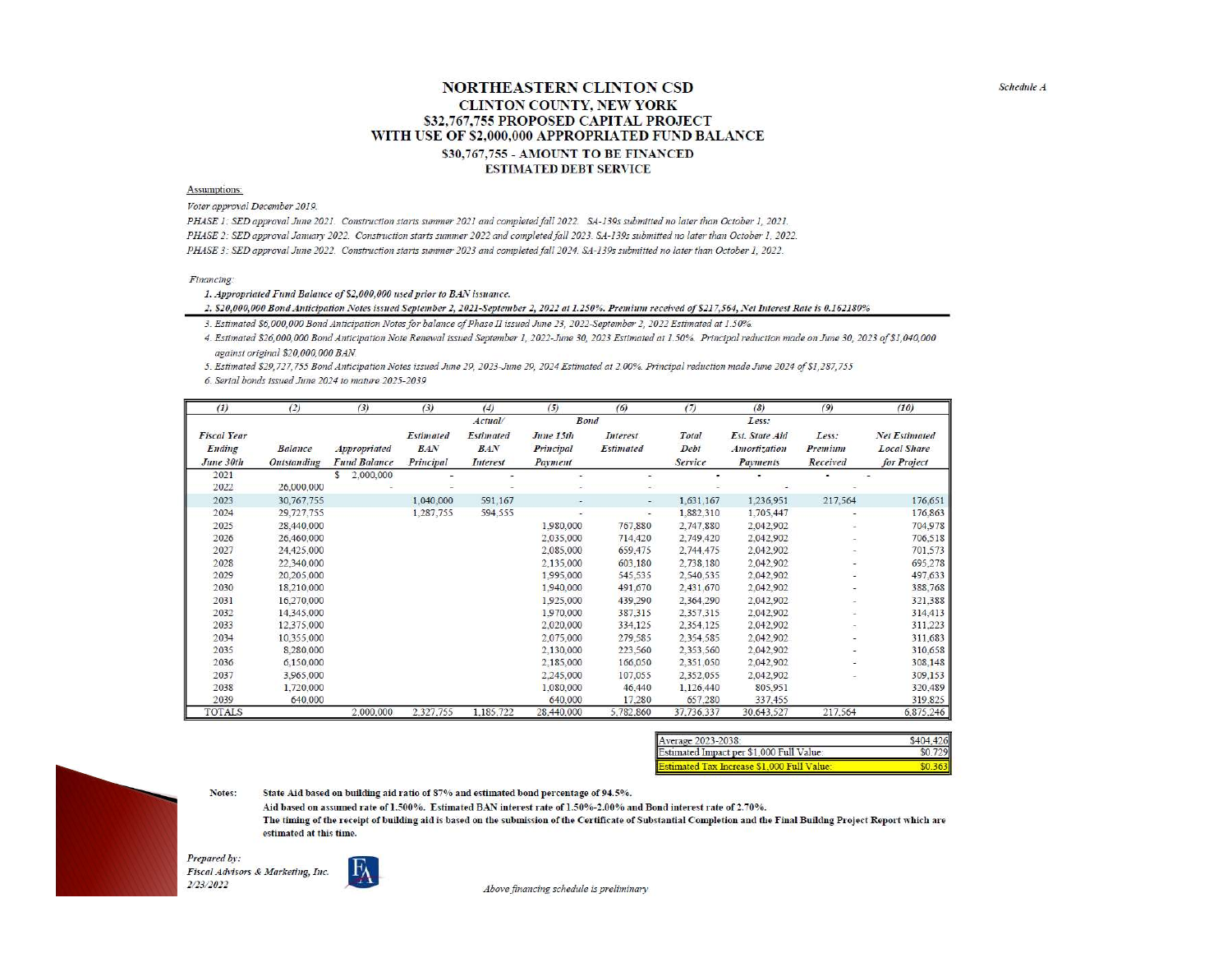# **ITEMS INCLUDED IN CURRENT 2022-2023 BUDGET PROPOSAL**

- ◆ Increase in Equipment Codes for Renovated Areas
- ❖ Increase in Materials & Supplies for Renovated Areas
- ◆ Increase in Operations/Maintenance Budget
- $\cdot$  Increase in Material & Supply cost due to low stock/high demand
- Purchase of Maintenance Truck w/Plow
- Addition of a Dean of Students
- Filling of Vacant Account Clerk Typist Position & Typist Retirement
- Additional Maintenance Position (Custodial/Grounds Keeper)
- **Volutions** in BOCES Placements/Costs
- **◆4.5% Health Insurance Premium Increase**
- TRS Increase from 9.53% to 10.5%
- ERS Decrease from 16.2% to 11.6%

- **Example 18 Ferrita Payments (Paid from EBLAR Reserve)** 
	- Proposition:
	- Purchase of 4 Gas Buses Not to Exceed \$493,750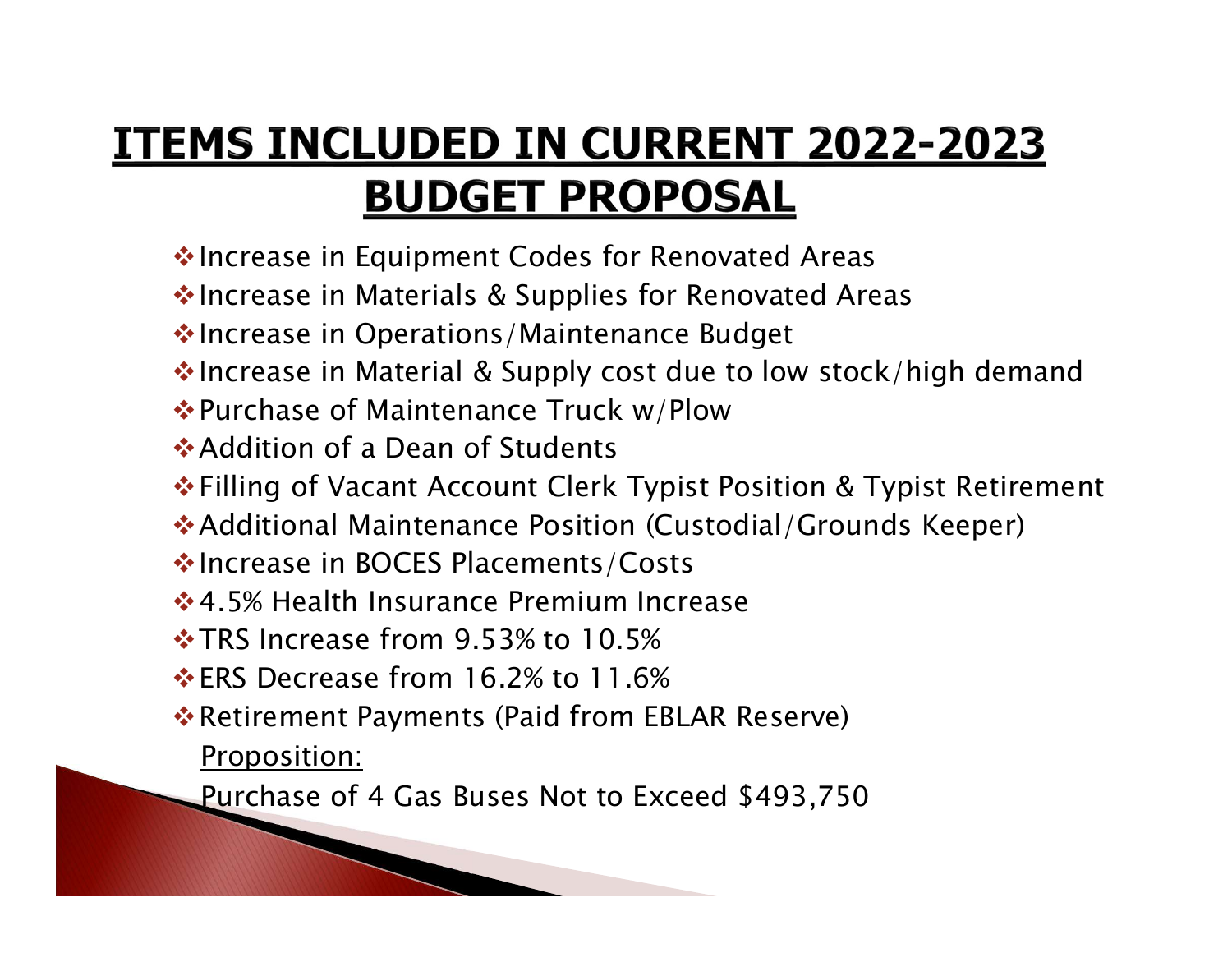- Removal of Old Fuel Tanks  $(\$25,000+)$
- Sewage Pump Station Replacement (\$61,200)
- 
- **Maintenance Costs<br>
 Removal of Old Fuel Tanks (\$25,000+)<br>
 Sewage Pump Station Replacement (\$61,200)<br>• \$100,000 Project Rouses Point Gym Floor<br>• Replacement of Maintenance Truck w/Plow<br>(\$50,000)** ▶ Replacement of Maintenance Truck w/Plow (\$50,000)

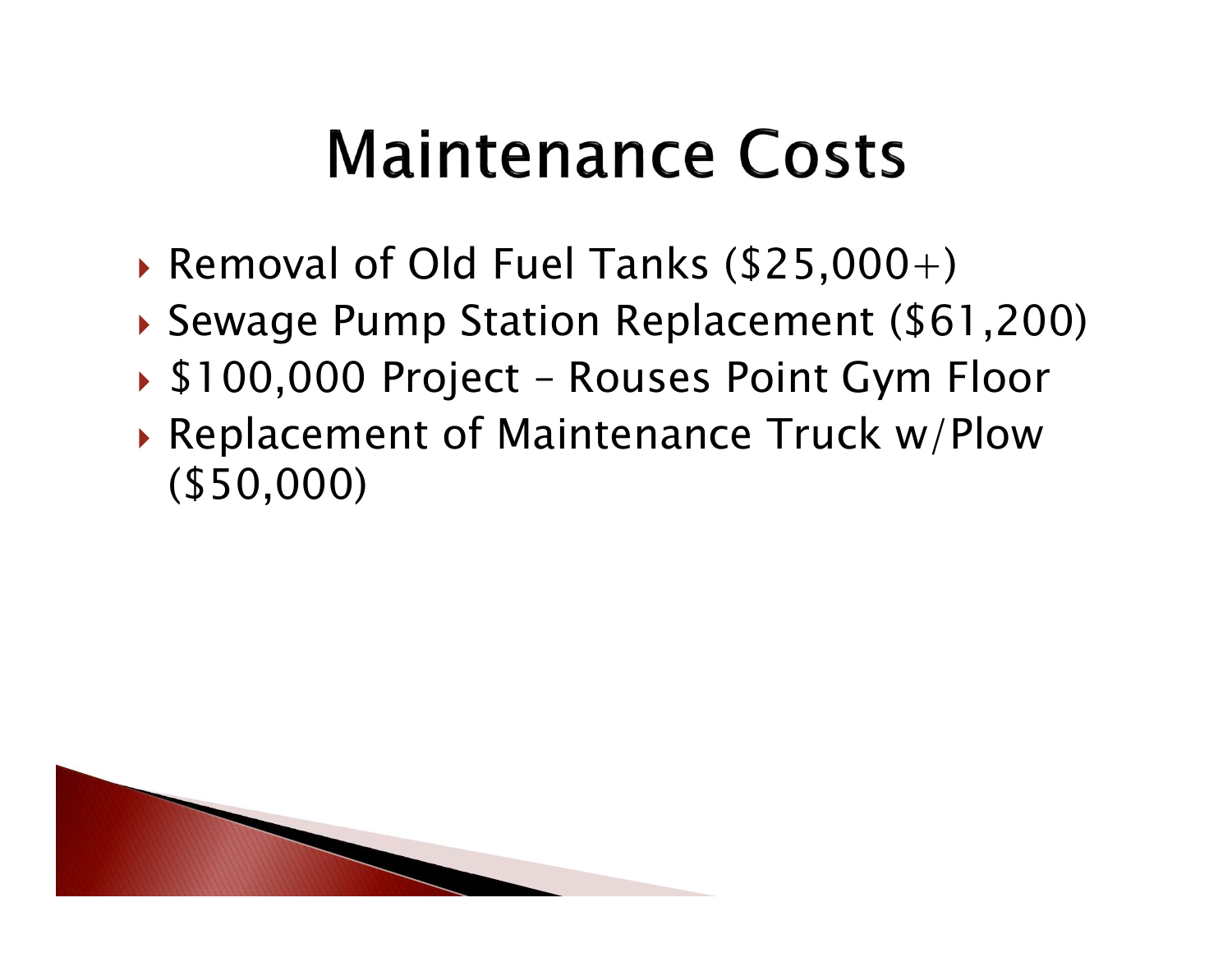# **SCHOOL BUS PROPOSITION**<br>
Annual Bus Purchase<br>
\* Rotation of 4 Buses Annually to Maintain Fleet<br>
\* Bus Aid Currently 90%<br>
\* Purchase of 0 <u>Diesel Engine Buses</u><br>
\* Purchase of 4 <u>Gas Engine Buses</u> - \$123,437.50<br>
\* Debt Serv

# Annual Bus Purchase

- ❖ Rotation of 4 Buses Annually to Maintain Fleet
- ❖ Bus Aid Currently 90%
- 
- SCHOOL BUS PROPOSITION<br>
Annual Bus Purchase<br>
\* Rotation of 4 Buses Annually to Maintain Fleet<br>
\* Bus Aid Currently 90%<br>
\* Purchase of 0 <u>Diesel Engine Buses</u><br>
\* Purchase of 4 <u>Gas Engine Buses</u> \$123,437.50 each<br>
\* Debt S
- Debt Service Payments begin 2023/24

Proposition Total – Not to Exceed \$493,750

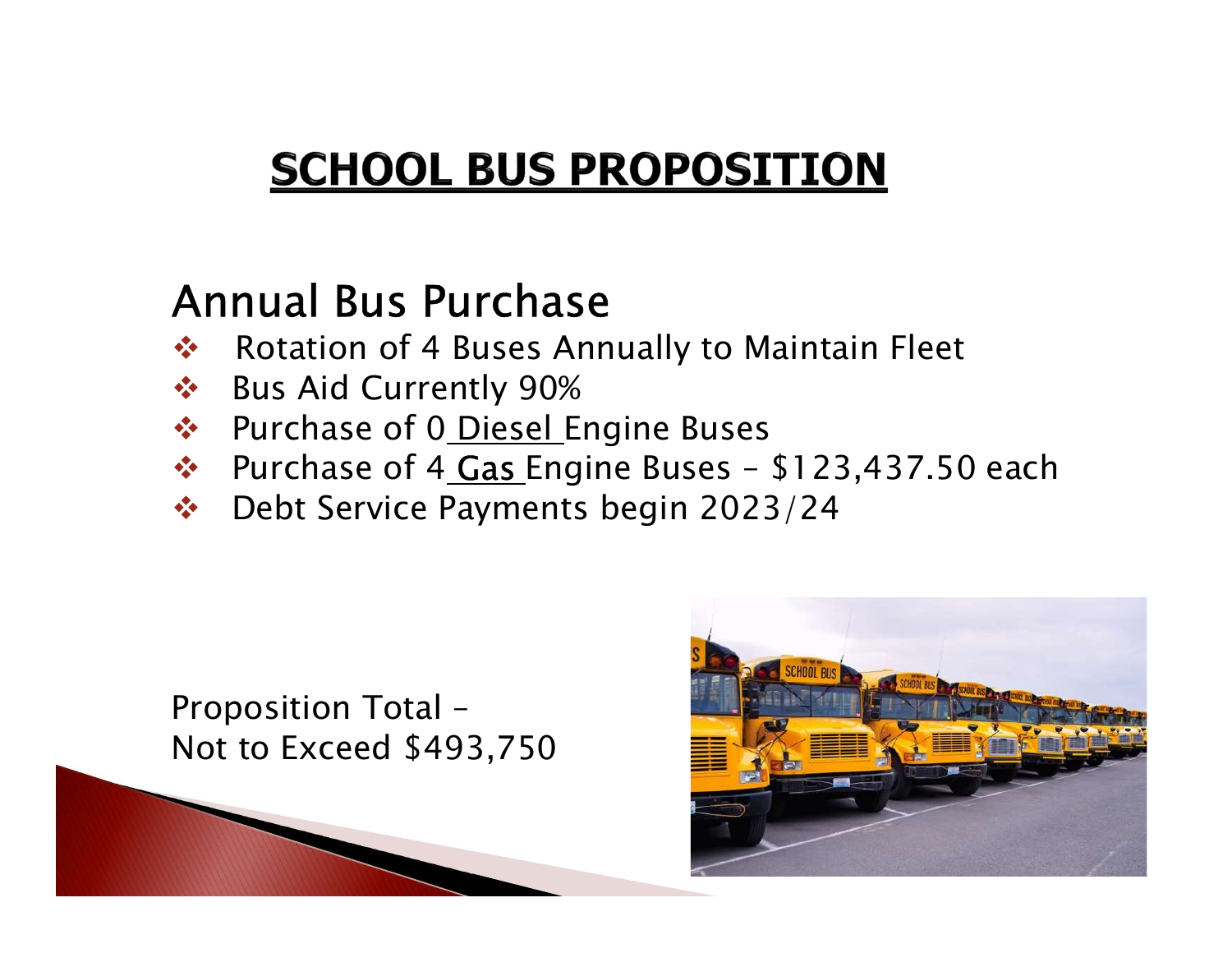# **School Board Candidate & Propositions**

## 2 Open Board Seats

4 Year Terms (Kim Bulson and Allen Racine)

\*\*Running Unopposed

# Purchase of 4 Buses

Not to Exceed \$493,750

Library Support \$32,250 (\$10,750 per Library)